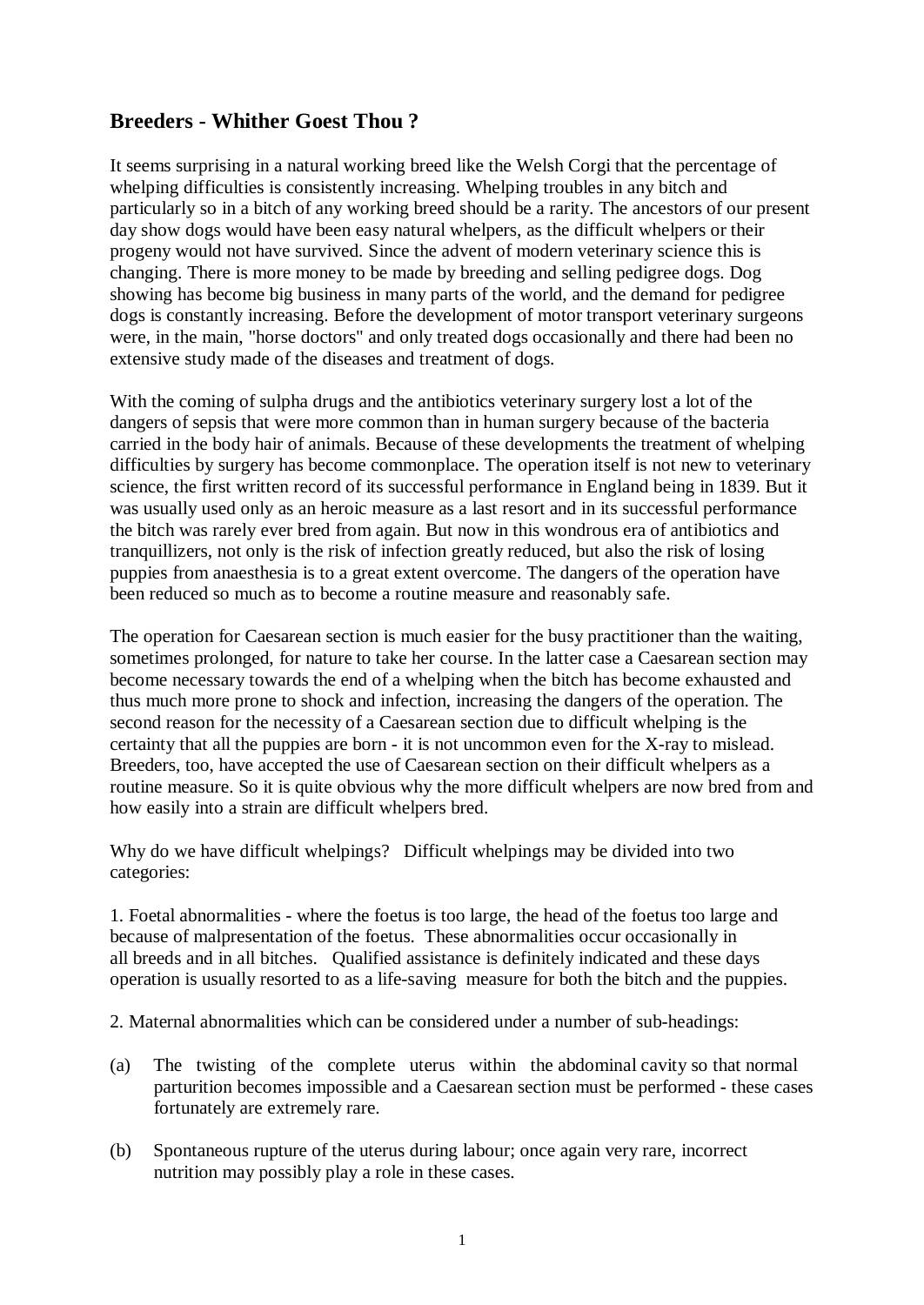- (c) Inguinal hernia in which part of the uterus has become involved and the puppies have developed within the hernial sac and, of course, cannot be born normally. Hernias are not uncommon and it is always wise to examine a bitch carefully before mating each time as the hernia may be almost unapparent until pregnancy occurs when there is a risk of strangulation occurring to the uterus within the inguinal canal, causing death through infection of the strangulated part. The tendency for the development of inguinal hernias has been found in many cases to be hereditary.
- (d) Uterine inertia—the absence of uterine contractions at term, i.e. labour:
	- (i) primary inertia, of which there are several causes:
		- (1) lack of muscle tone in the wall of the uterus due to lack of exercise, excessive fatness and dietary deficiency;
		- (2) overstretching of the uterus in cases of excessive foetal fluids within the membranes of the foetus and in bitches carrying an excessive number of young;
		- (3) Hormonal deficiencies which in a number of cases are probably hereditary as the trouble occurs mainly in particular strains of various breeds;
	- (ii) Secondary inertia which is the inertia of exhaustion and is essentially a result rather than a cause of difficult whelping. It occurs most commonly when there is a malpresentation or an abnormally large foetus blocking the passage of the other foetuses and assistance is not sought when it is apparent that the bitch has been straining without result for half an hour and the uterus becomes exhausted and labour does not proceed with the usual whelps behind the obstructing puppy.

And the final cause of maternal abnormality of whelping is:

(e) Pelvic abnormalities, which to my mind is the main cause for the distressingly large increase in whelping difficulties in the modern show bitch. This is the indication for operation which is used by breeders who plan to have a Caesarean section performed on their bitches. This indicates the lack of forethought among breeders to select stock with points that are compatible with normal health and reproduction. How quickly man can produce a race of freaks which are incapable of reproducing their own kind normally and naturally!

The pelvic abnormalities which cause a bitch to be unable to deliver her pups normally are broadly:

1. Upright pelvis - where the floor of the pelvic bones is directly under the sacrum instead of behind and below the sacrum. The upright pelvis occurs in animals with an abnormally high tail setting often associated with a straight stifle joint and its consequent lamenesses. A fault quite common in the short-legged breeds where faulty conformation has been forgiven because the animal is low to the ground. However, fortunately, most breeders and judges these days condemn the straight stifle.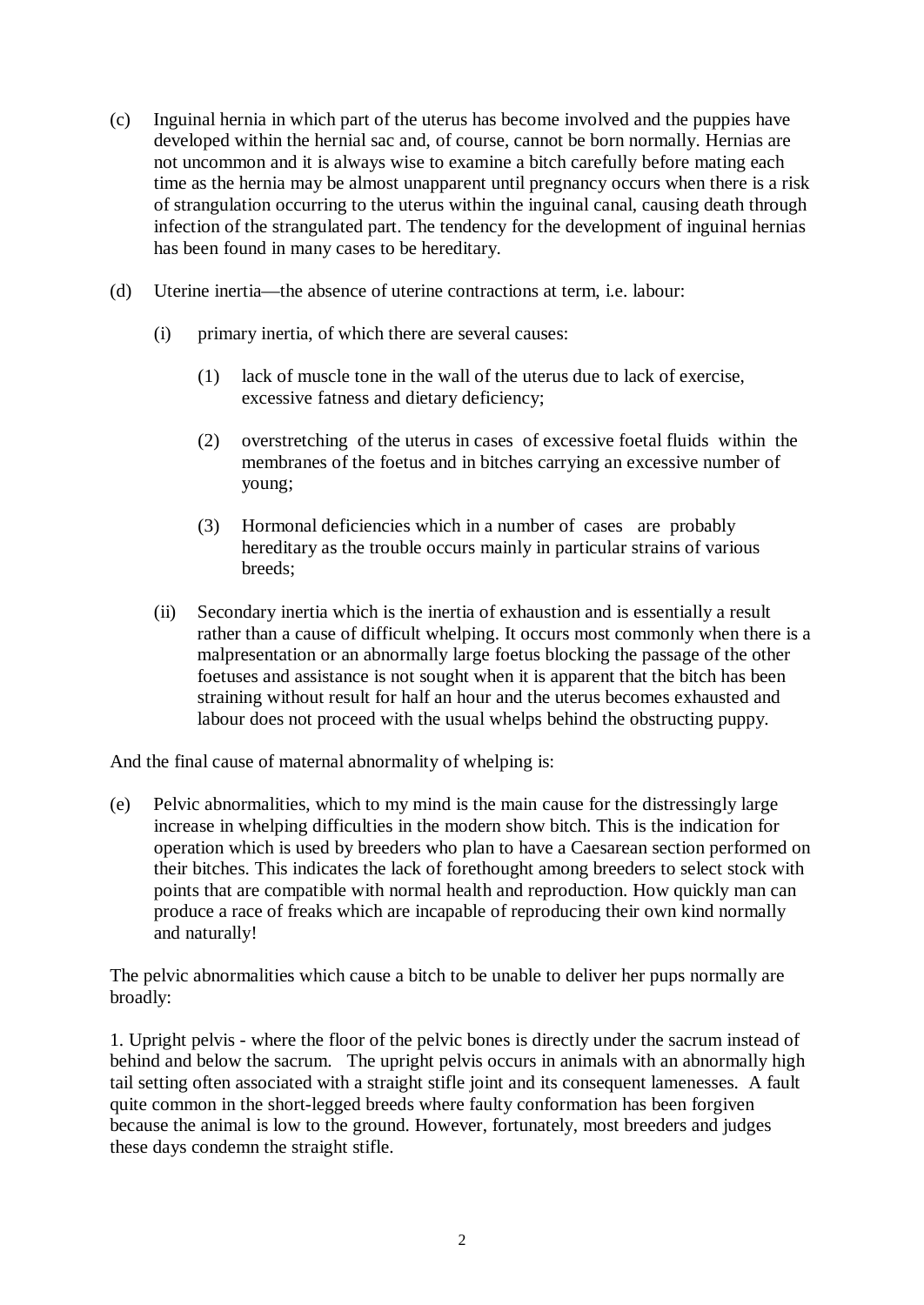2. Goose rumps, where the drop in the topline occurs at or in front of the sacro-iliac joint, i.e. at or just in front of the haunch bone (also spoken of as the pinbone in canine circles). A few of these cases may be due to accident and faulty nutrition but in the majority of cases they are inherited. Here there is a flattening of the pelvic girdle so that there is insufficient room from the roof to the floor for the passage of a foetus.

3. Exaggerated lowness to the ground with a shortening of the bones in an animal with exaggerated angulation. This fault appears to be getting rather widespread among Welsh Corgis. The shortening occurs most markedly in the humerus, i.e. the bone of the upper arm between the point of the shoulder and the elbow joint; and also in the femur, i.e. the thigh bone between the hip joint and the stifle joint. Because of this shortening of the bones, the angle made at the pelvis with the thigh becomes too acute so that the pelvis is laid too much in the horizontal plane and does not leave sufficient room from the roof to the floor of the pelvic girdle for the passage of a normal sized puppy. Admittedly the appearance of the animal is very nice, being very thick-set and very low to the ground and moving soundly both fore and aft; but is there sufficient length in the stride and could an animal of this conformation do a day's work on a rugged Welsh hillside?

4. Rickets and other rare causes can give a narrowing of the pelvis but this is very uncommon today because of the care in feeding of pedigree dogs.

## 5. Accidents to the pelvis.

Now we have covered most if not all the causes of difficult whelpings. As you can see they are many and varied. Which are the commonest? Glancing briefly through my casebook, I see very few cases due to foetal abnormalities - when these come in in time, we usually use a forceps delivery for the difficult puppy and the rest of the litter are born normally. We have never seen, fortunately, twisting of the uterus or spontaneous rupture. We have performed several Caesarean sections due to puppies being confined within an inguinal hernial sac, but mostly the hernias become apparent about midterm and if the rupture is reposed then the whelping usually occurs naturally. Quite a few Caesarean sections we perform are due to secondary inertia, a few due to primary inertia - mainly familial, but a few due to overstretching of the uterus. From notes made of the cases of secondary inertia and other causes, we find a large proportion of Caesarean sections (in this practice) are due to faulty construction of the pelvis.

It is in the hands of the breeders in Welsh Corgis - a working breed - to overcome the increasing number of difficult whelpings. How can you do it; To start with, a breeder should be equipped with a knowledge of the correct conformation of the dog. Many of the old breeders have this knowledge and are usually only too willing to share their knowledge with the newer breeder. Bearing this in mind select only sires with good hindquarters and whose parents possessed good hindquarters and whose progeny from different bitches on the whole possess good hindquarters with the correct angulation. Do not use sires with any tendency to anatomical faults, particularly those listed above. Do not continue to breed from a bitch which has had difficulty whelping because of maternal abnormalities. Remember, even primary inertia is an inherited defect and breeding from such a bitch will only give rise to a line of difficult whelpers - neither pleasure nor profit to be found with these for the breeder.

Beware of exaggerations in your stock - for example, a Welsh Corgi should be low to the ground but not too low, hindquarters should taper slightly but not too markedly, when viewed from behind the hocks should be set well apart but not too wide.